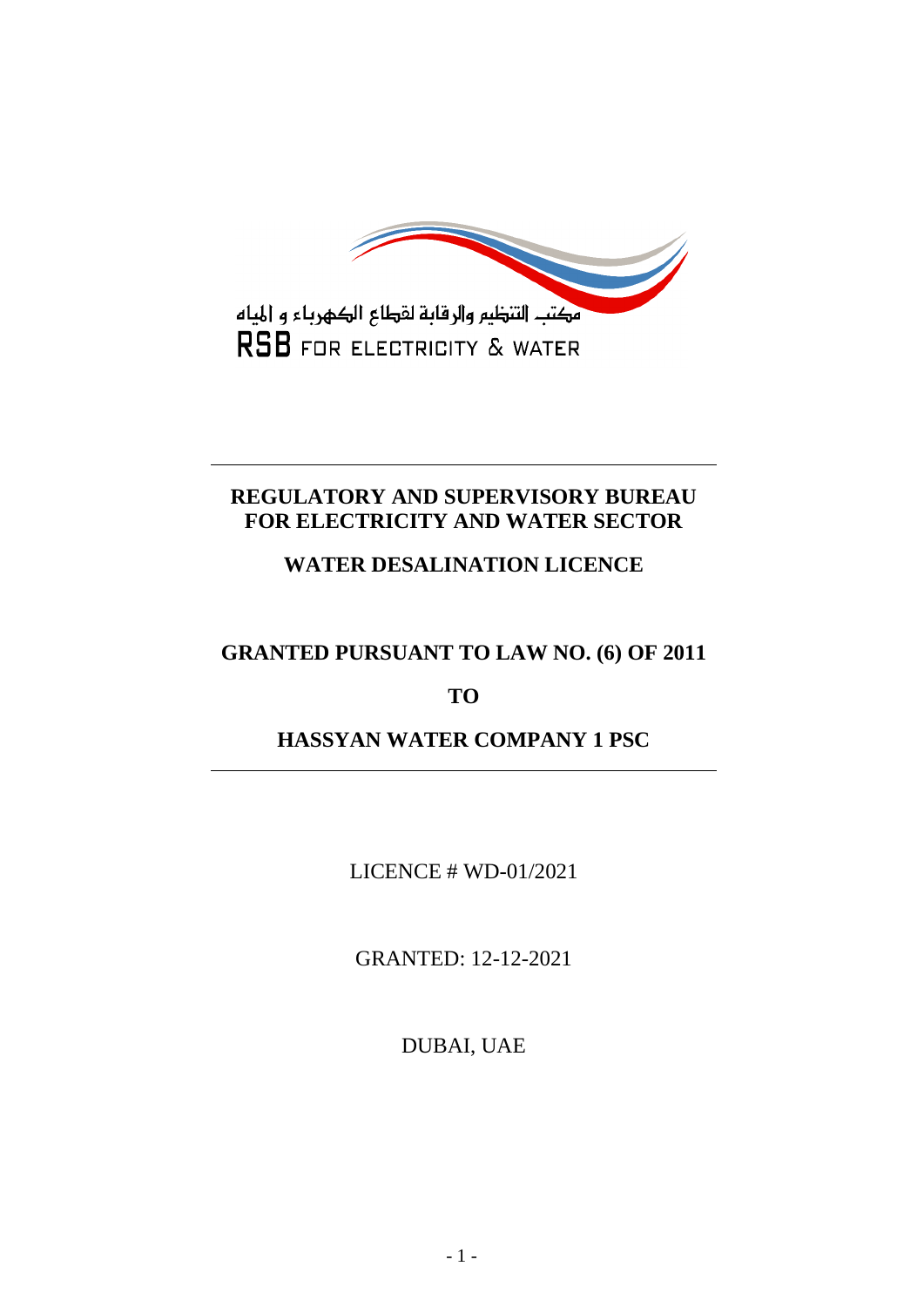Version History

| <b>Issue</b><br>no. | <b>Modification</b>                        | Implemented Approved by<br>by |         | Date             |
|---------------------|--------------------------------------------|-------------------------------|---------|------------------|
| 0.1                 | <b>First Draft</b>                         | J. Grinnell                   | G. Sims | 21-04-2019       |
| 0.2                 | Updated following consultation J. Grinnell |                               | G. Sims | 28-07-2019       |
| 1.0                 | Finalised for issue                        | J. Grinnell                   | G. Sims | $10 - 12 - 2020$ |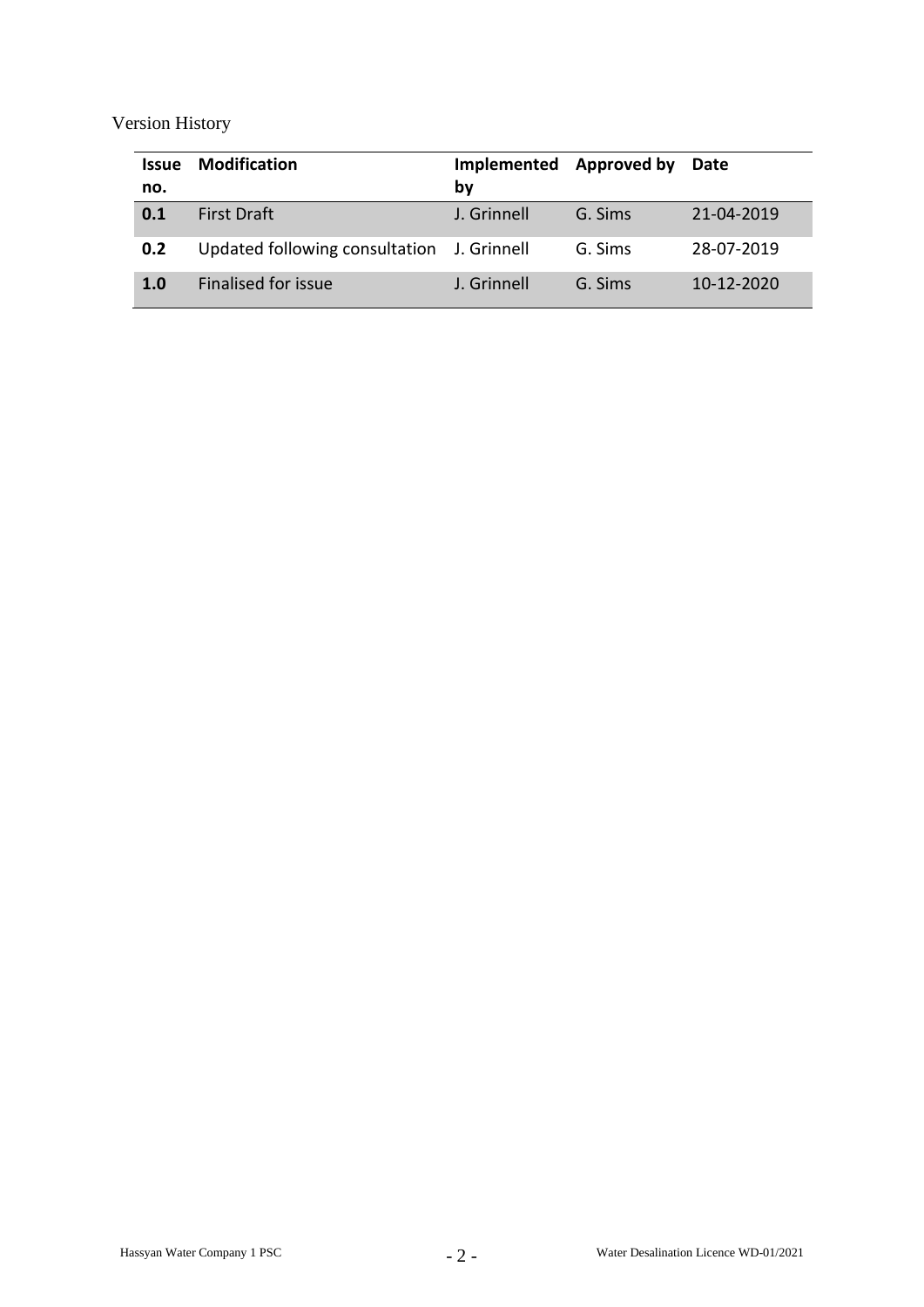## **CONTENTS**

| Clause                                              | Page           |
|-----------------------------------------------------|----------------|
| <b>SECTION 1</b><br>DEFINITIONS AND INTERPRETATIONS | 4              |
| Definitions<br>1.                                   | $\overline{4}$ |
| Interpretations<br>2.                               | 5              |
| <b>SECTION 2</b><br><b>LICENCE</b>                  | $\tau$         |
| <b>Grant of Licence</b><br>1.                       | 7              |
| Term of Licence<br>2.                               | $\tau$         |
| 3.<br>Amendments and revocation                     | 7              |
| Subcontracting<br>4.                                | 7              |
| Miscellaneous<br>5.                                 | 7              |
| SCHEDULE 1 DESALINATION CONDITIONS                  | 8              |
| Condition 1<br><b>Conditions and Derogations</b>    | 8              |
| Condition 2<br><b>Prohibited Activities</b>         | 8              |
| Condition 3<br>Compliance                           | 8              |
| Condition 4<br><b>System Planning</b>               | 9              |
| Condition 5<br>Scheduling, dispatch and metering    | 9              |
| Condition 6<br>Provision of Information             | 9              |
| Condition 7<br>Health, Safety and Environment       | 9              |
| Condition 8<br>Fees                                 | 10             |
| Condition 9<br>Third party liability insurance      | 10             |
| Condition 10 Revocation                             | 10             |
| Condition 11<br><b>Transfer of Licence</b>          | 12             |
| Condition 12 Subcontracting Licensed Activities     | 12             |
| <b>SCHEDULE 2</b><br>PLANT DESCRIPTION              | 13             |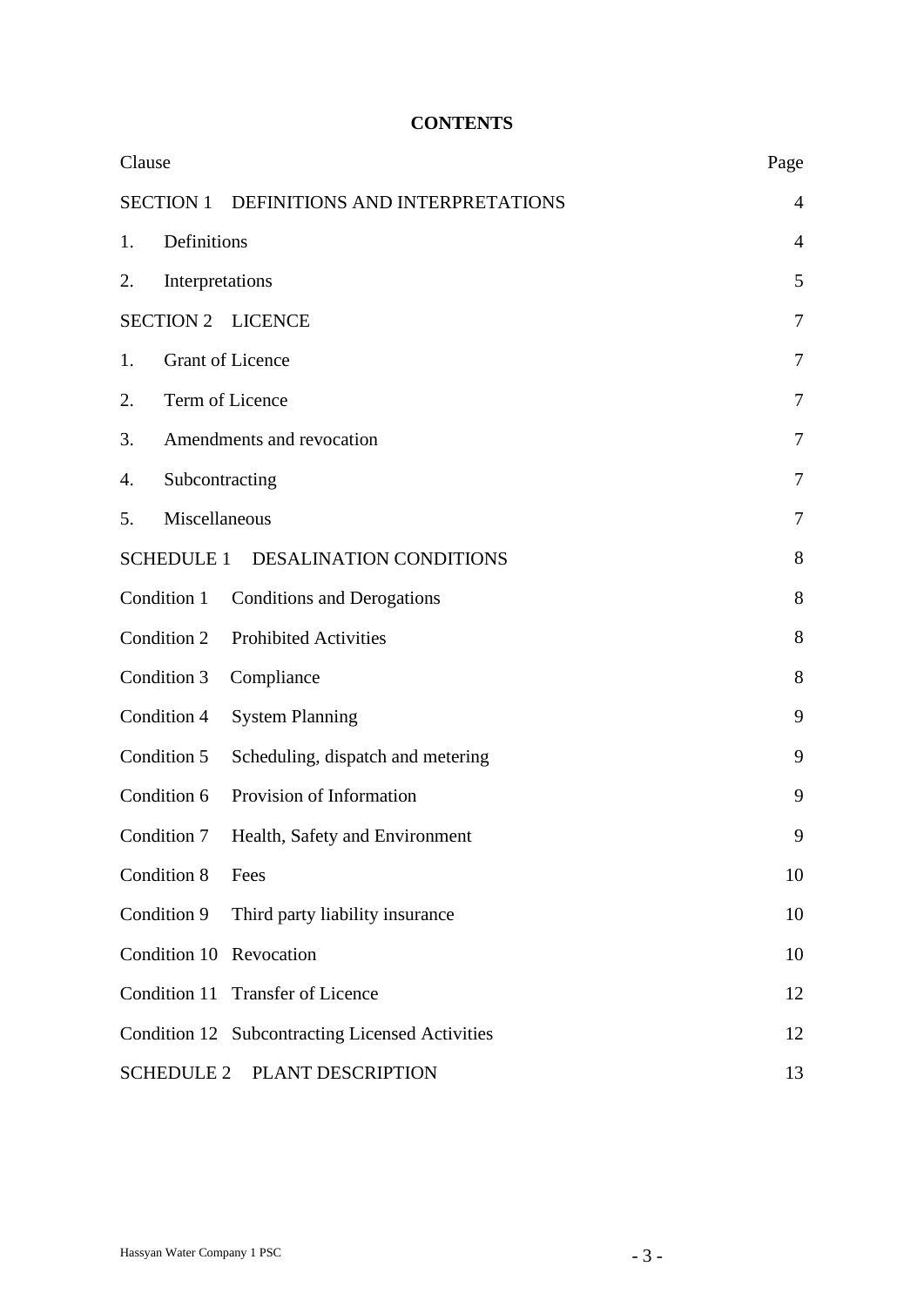### **WATER DESALINATION LICENCE**

#### **SECTION 1 – DEFINITIONS AND INTERPRETATION**

#### 1. **Definitions**

Capitalised terms not otherwise defined herein shall have the meaning given to them in Law No 6. The following words and expressions used in this Licence shall have the following meanings:

"**Affiliate**", in relation to a person, means any person which Controls (directly or indirectly) that person, any other person which that person Controls (directly or indirectly) and any other person which is under common Control with that person (directly or indirectly), provided that: (i) the ultimate holding company of that person shall be deemed to be an Affiliate, and (ii) DEWA shall not be considered an Affiliate of the Licensee;

"**Availability Notice**" has the meaning given to it in the IWPP Code;

"**Commencement Date**" means the date on which the Licensee begins commercial operation of the Plant in accordance with the WPA;

"**Control**" means, in respect of a person by another, that a person (whether alone or with its affiliates and whether directly or indirectly and whether by the ownership of share capital, the possession of voting power, contract or otherwise):

- (a) owns or controls (whether directly or otherwise) fifty-one per cent (51%) or more of the equity share capital, voting capital or the like of the controlled person; or
- (b) has the right, through ownership of equity share capital or voting capital, by contract, or otherwise, to control the compositions of, or the appointment of, a majority of the members of the board of directors, board of management, or other equivalent or analogous body of the controlled person;

"**Desalination**" means the production of demineralised and/or potable water by desalination and **Desalinated** shall be construed accordingly;

"**Desalination Unit**" has the meaning given to it in the IWPP Code;

"**Developer Shareholder**" means any person, other than DEWA or its Affiliates, who owns shares in the Licensee;

"**DEWA**" means the Dubai Electricity and Water Authority;

"**HSE Policy**" has the meaning given in paragraph 1 of Condition 7;

"**IWPP Code**" means "Independent Water and Power Producers' Code" established by the RSB in accordance with Law No 6 (including any supplementary standards incorporated by reference therein);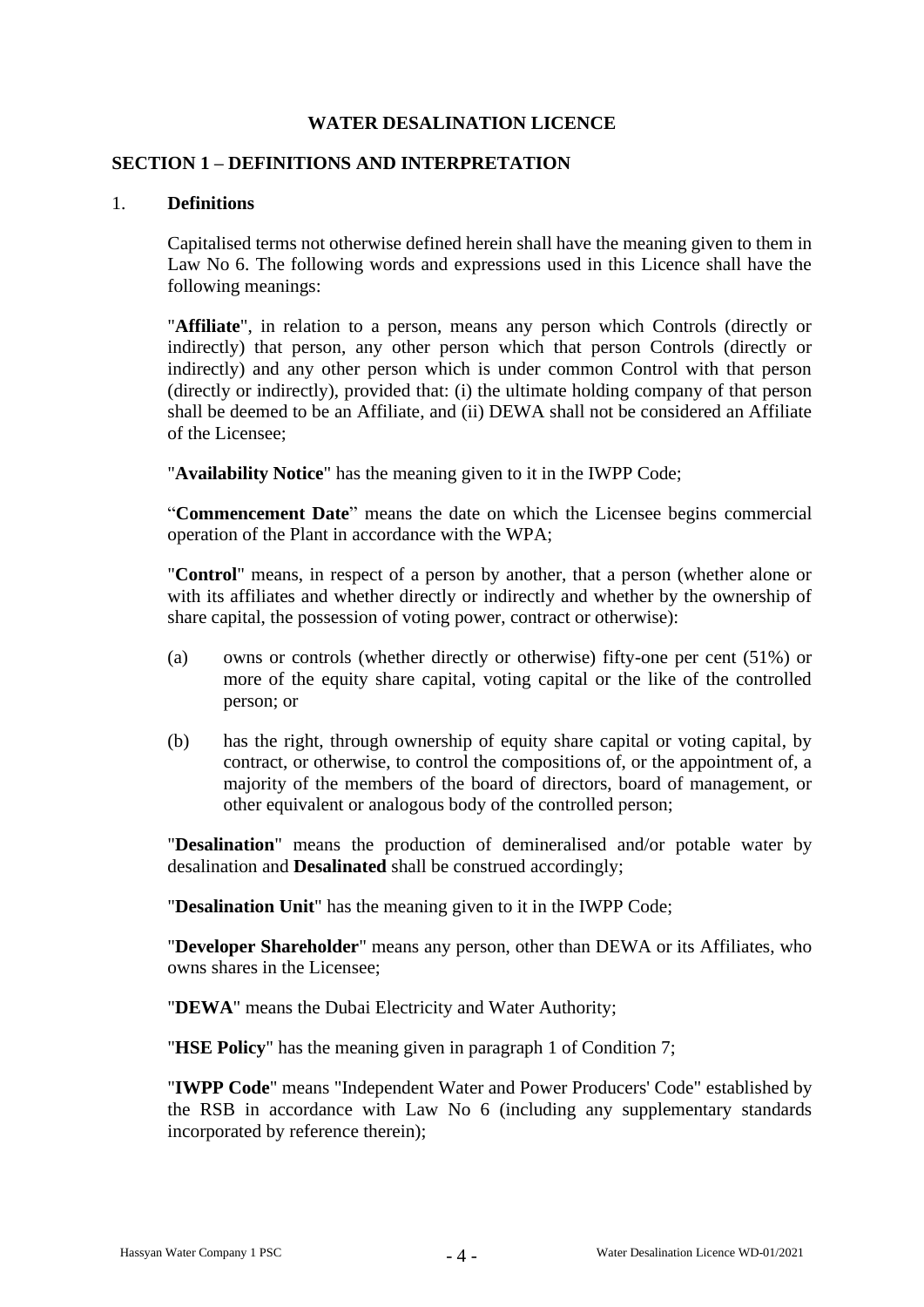"**Law No 6**" means Law No. (6) of 2011 Regulating the Participation of the Private Sector in Electricity and Water Production in the Emirate of Dubai together with any regulations promulgated in connection with that Law;

"**Licensed Activities**" has the meaning given in Paragraph 1 of Section 2;

"**Licence**" has the meaning given in Law No 6;

"**Licensee**" has the meaning given in Paragraph 1 of Section 2;

"**Licensee's System**" means the pipelines owned or operated by the Licensee for the transport of water from Desalination Units to the Water Delivery Point (as defined in the WPA);

"**Plant**" has the meaning given in Paragraph 1 of Section 2;

"**Related Undertaking**" means any undertaking in respect of which the Licensee, the Developer Shareholder and/or any of their Affiliates (whether alone or together with other Affiliates) has (i) a participating interest, amounting to thirty percent (30%) or more of such undertaking's equity share capital, or (ii) has the right to appoint a majority of the directors to that undertaking;

"**RSB**" means the Regulatory and Supervisory Bureau established by Executive Council Resolution No. (2) of 2010 on the establishment of a Regulatory and Supervisory Office for Electricity and Water Sectors in Dubai;

"**RSB Fees Schedule**" means the schedule of fees for issuance of electricity and water production Licences as defined by Executive Council Resolution No. (43) of 2015 Concerning the Fees to be Charged by the Regulatory and Supervisory Bureau for the Electricity and Water Sector in the Emirate of Dubai;

"**Transmission Operator**" means DEWA in its capacity as operator of the Water Transmission System;

"**Water Transmission System**" has the meaning given to it in the IWPP Code; and

"**WPA**" means the water purchase agreement entered into by the Licensee and DEWA in relation to the sale and purchase of Desalination capacity and/or Desalinated water output from the Plant.

#### 2. **Interpretation**

For the purpose of this Licence:

- (a) any reference to "**Paragraph**", "**Section**" or a "**Schedule**" is a reference to a Paragraph or Section in, or the Schedule to, this Licence;
- (b) any reference to a "**Condition**" is a reference to a Condition in Schedule 1;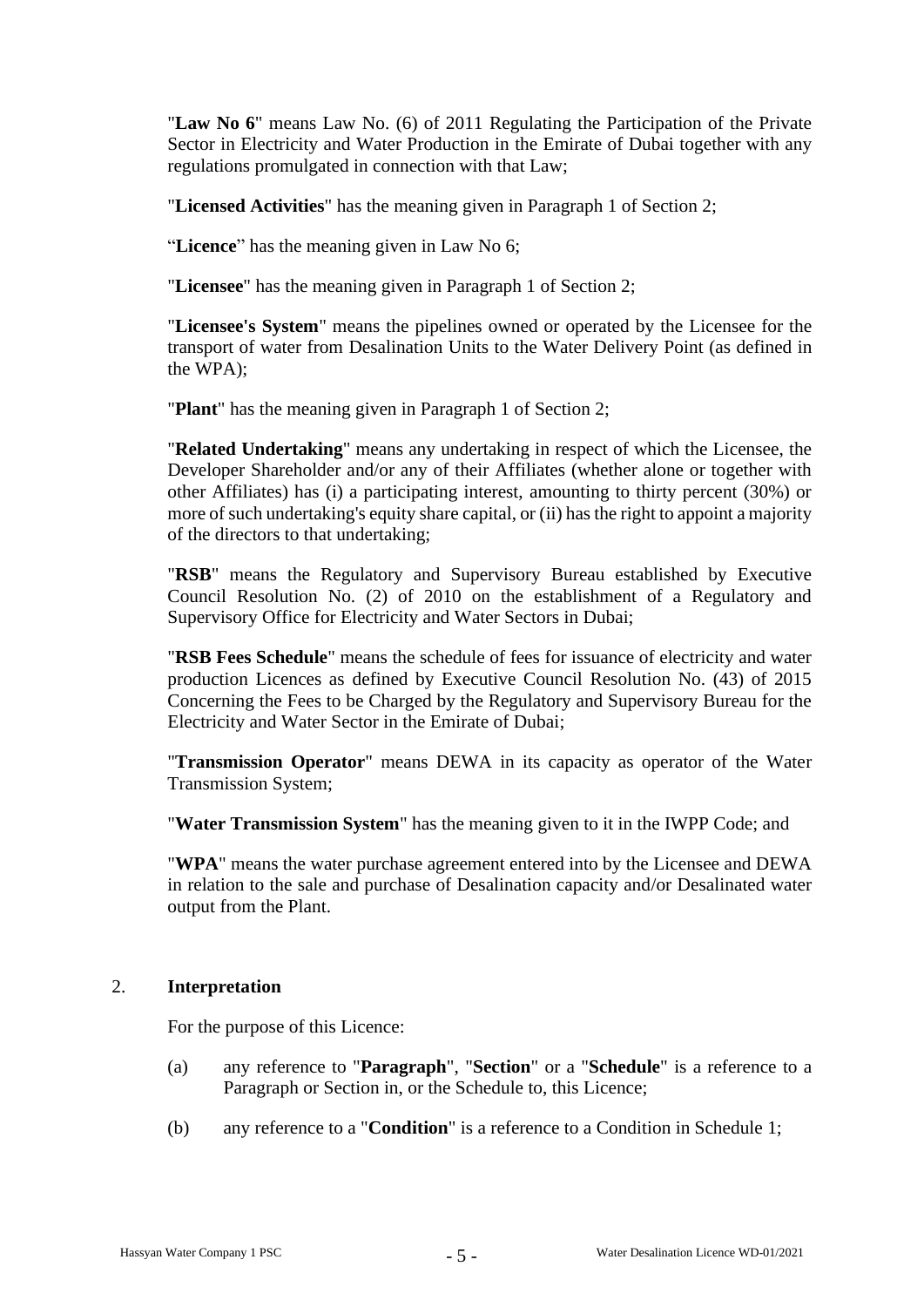- (c) where a Licensee is required to perform an obligation within a specified time period and fails to comply, that obligation shall be considered a continuing obligation even after the time period has expired;
- (d) in construing a Condition or Section, the heading or title of any Condition or Section shall be disregarded;
- (e) the word "**include**" shall be construed without limitation;
- (f) a reference to a law, by-law, IWPP Code or document issued by the RSB shall be construed to refer to such law, by-law, IWPP Code or document issued by the RSB as may have been modified or replaced from time to time; and
- (g) in the event of any inconsistency between any terms of this Licence and laws of Dubai and the United Arab Emirates the law shall prevail to the extent of such inconsistency.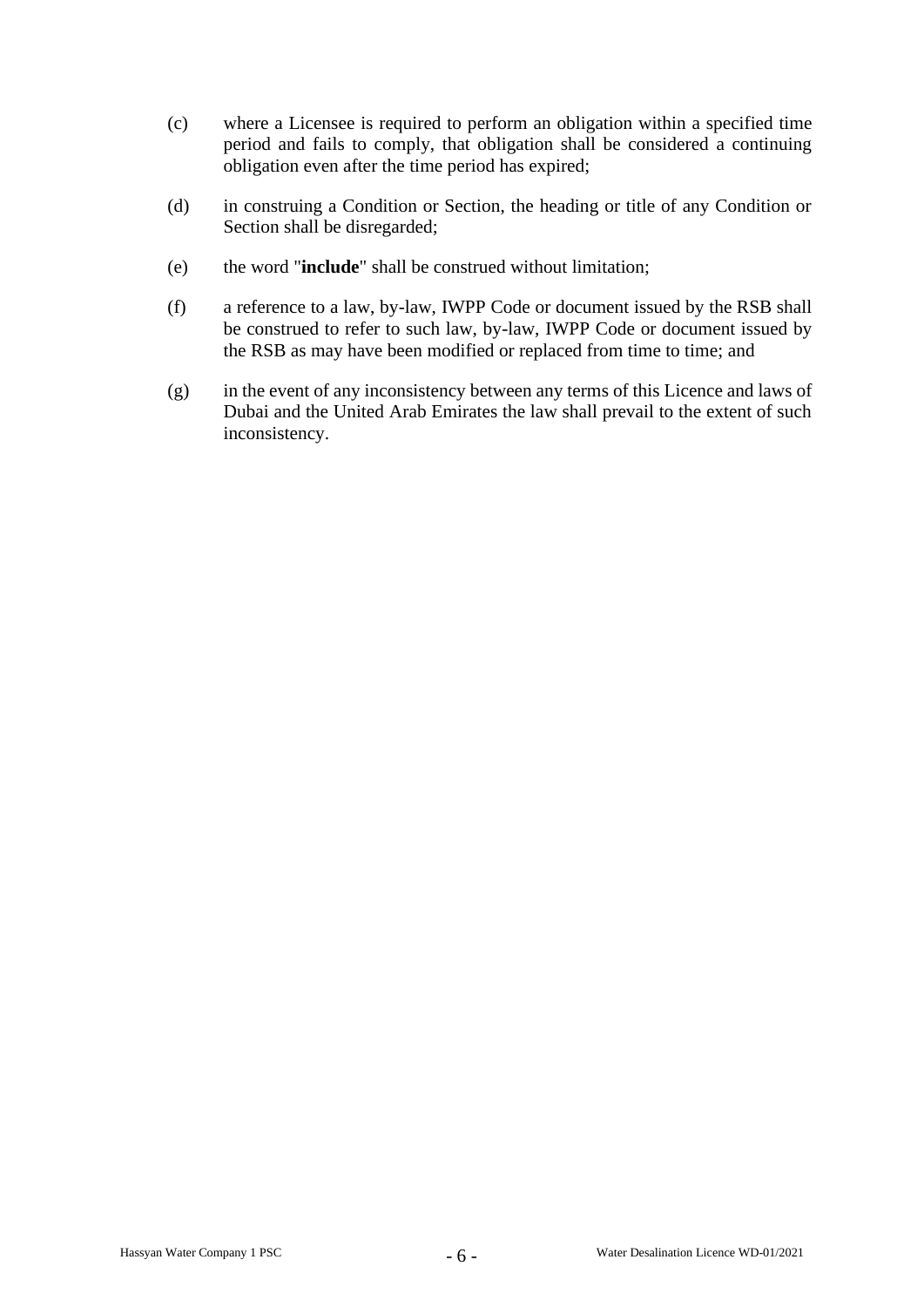## **SECTION 2 – LICENCE**

## 1. **Grant of Licence**

Pursuant to Law No 6, and subject to the terms and conditions set out in this Licence and its conditions in Schedule 1, the RSB grants a Licence to Hassyan Water Company 1 PSC, (the "**Licensee**") to carry out the following Regulated Activities (the "**Licensed Activities**") at its water desalination facility located at Hassyan, Dubai, as more specifically described in Schedule 2 (the "**Plant**"):

- (a) the Desalination of seawater employing the use of a reverse osmosis plant up to a maximum of 120 MIG/d; and
- (b) the delivery thereof into the Water Transmission System on terms and conditions agreed with the Transmission Operator in the WPA.

#### 2. **Term of Licence**

This Licence shall come into force on **12 December 2021** and, unless revoked in accordance with the provisions of Condition 10, shall continue until terminated by not less than **38** years notice in writing from the RSB to the Licensee.

#### 3. **Amendments and revocation**

This Licence is subject to (i) amendment in accordance with its terms or with Article 18 of Law No 6, and (ii) revocation in accordance with Condition 10.

#### 4. **Subcontracting**

The Licensee shall subcontract the operation and maintenance of the Plant to the subcontractor(s) named in Schedule 2 of this Licence.

#### 5. **Miscellaneous**

All correspondence, notices (including any notices issued by the RSB pursuant to Article 26 of Law No 6), instructions, consents and other communications between the RSB and the Licensee shall be in English, in writing and shall be sent to the following addresses (or such other address as may be notified by one party to the other from time to time):

| The Regulatory and Supervisory Bureau | <b>Hassyan Water Company 1 PSC</b>     |  |  |
|---------------------------------------|----------------------------------------|--|--|
| for Electricity and Water Sector      | PO Box 54527.                          |  |  |
| Dubai Petroleum Complex               | Ras Al Khaimah                         |  |  |
| Al Safa St.                           | <b>Attention: Ivan Richard Menezes</b> |  |  |
| P.O. Box: 121555                      |                                        |  |  |
| Dubai, United Arab Emirates           |                                        |  |  |
| <b>Attention: Executive Director</b>  |                                        |  |  |
|                                       |                                        |  |  |

## **APPROVED BY: GRAEME SIMS, EXECUTIVE DIRECTOR**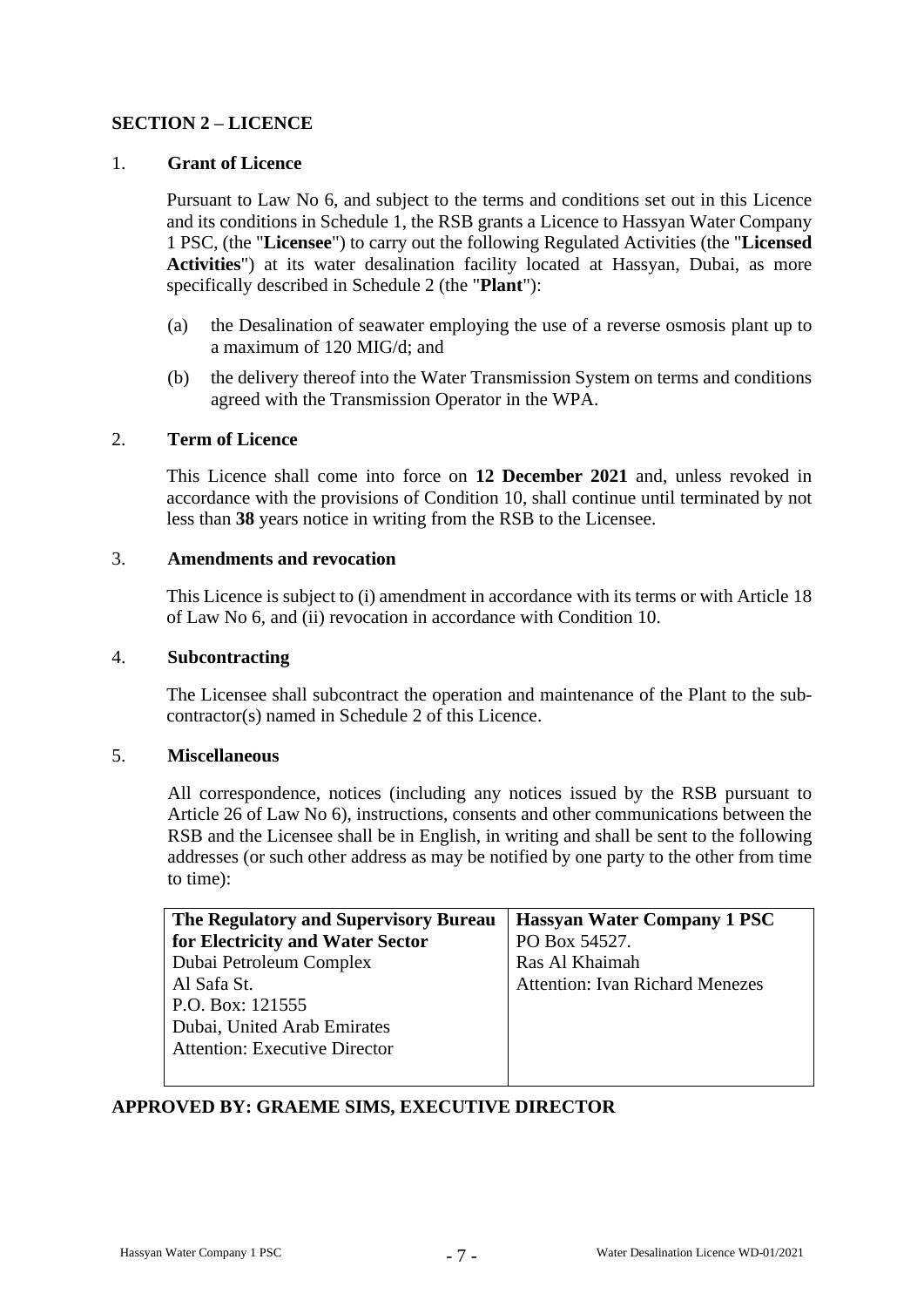## **SCHEDULE 1 - DESALINATION CONDITIONS**

#### **CONDITION 1 CONDITIONS AND DEROGATIONS**

- 1. The Conditions in this Schedule shall apply to the Licensed Activities forming the authorised business of the Licensee or any Affiliate or Related Undertaking in the Desalination of water.
- 2. The Licensee may be relieved of its obligation under any Condition to such extent, and subject to such terms and conditions, as may be specified in directions issued by the RSB (following consultation with DEWA, other Licensed entities and other persons likely to be materially affected thereby).

#### **CONDITION 2 PROHIBITED ACTIVITIES**

- 1. The Licensee shall not, and shall procure that no Affiliate or Related Undertaking (unless such Affiliate or Related Undertaking is specifically authorised to do so by the RSB) shall, on its own account (or that of the Licensee or of any Affiliate or Related Undertaking, as the case may be) within the Emirate of Dubai:
	- (a) purchase or otherwise acquire Desalinated water for the purpose of sale or other disposition to third parties;
	- (b) transmit Desalinated water or otherwise convey Desalinated water by any other means, except to the extent necessary to deliver Desalinated water into the Water Transmission System;
	- (c) engage in the distribution or supply of Desalinated water to any premises, except to any plant, building or facility owned by the Licensee, a Developer Shareholder or one of their Affiliates;
	- (d) desalinate water in excess of the amount specified in Paragraph 1 of Section 2; or
	- (e) together with the Developer Shareholder (and the Licensee's and Developer Shareholder's respective Affiliates) and the Related Undertakings, have an aggregate capacity interest which exceeds 25% of the Desalination capacity of facilities which desalinate water in the Emirate of Dubai (where "**capacity interest**" means the percentage shareholding (whether direct or indirect) of the relevant Licensee, Developer Shareholder, Affiliate or Related Undertakings in entities which own Desalination capacity multiplied by the Desalination capacity of such entities).
- 2. The Licensee shall not without the prior consent of the RSB carry on any activities other than the Licensed Activities.

#### **CONDITION 3 COMPLIANCE**

- 1. The Licensee shall comply, at all times, with Law No 6 when carrying out the Licensed Activities.
- 2. The Licensee shall comply with the IWPP Code.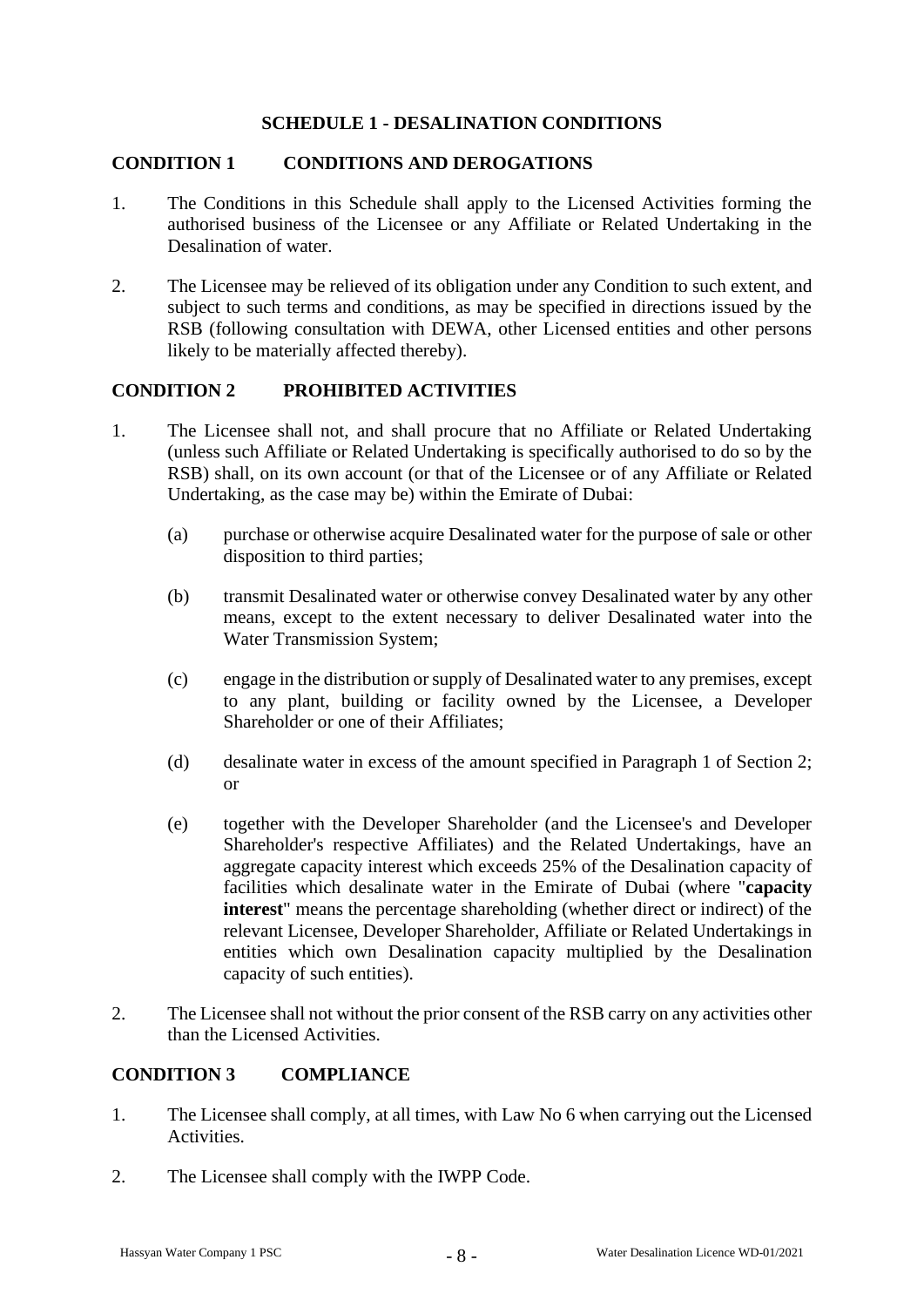- 3. The Licensee shall comply with the provisions of the WPA.
- 4. The Licensee shall comply with the standards issued by the RSB from time to time pursuant to Article 20 of Law No 6 and approved by the Supreme Council of Energy established pursuant to Law No. (19) of 2009 Establishing the Supreme Council of Energy.

### **CONDITION 4 SYSTEM PLANNING**

The Licensee shall plan and develop the Licensee's System to a standard no less stringent than that applicable to the Transmission Operator (as approved from time to time by the RSB in respect of the Water Transmission System) or such other standard as may be proposed by the Licensee and approved by the RSB.

### **CONDITION 5 SCHEDULING, DISPATCH AND METERING**

1. The Licensee shall, at such times and in such manner as may be provided under the IWPP Code or the WPA, provide the Transmission Operator with all information reasonably required by it to enable it to (i) dispatch the Desalination Units from the Transmission Control Centre, (ii) implement the scheduling procedures specified in the IWPP Code, and (iii) perform such other functions as are required for the efficient operation of the Water Transmission System.

## **CONDITION 6 PROVISION OF INFORMATION**

- 1. The Licensee shall notify the RSB of the Commencement Date at least 3 months in advance.
- 2. The Licensee shall provide to the RSB, in such manner and at such times as the RSB may require, such documents, accounting information, estimates, returns or reports (whether or not prepared specifically at the request of the RSB) of any description, as the RSB may consider necessary in the light of the Conditions or as it may require for the purpose of performing the functions assigned or transferred to it by, or under, Law No 6.
- 3. The Licensee shall prepare audited financial accounts as required by law and such other accounts as the RSB may require from time to time, and provide the RSB with copies thereof within six (6) months of the end of the Licensee's financial year.

#### **CONDITION 7 HEALTH, SAFETY AND ENVIRONMENT**

1. The Licensee shall, taking due account of any guidance issued to it by the RSB and any applicable health, safety and environmental standards and laws prevailing in the Emirate of Dubai, establish and review, as and when appropriate, a written policy, and operational objectives and management arrangements to give effect to such policy, designed to protect, from the effects of the Licensed Activities, the environment, the health and safety of the general public, and the health and safety of persons employed by the Licensee (directly or indirectly) or allowed to access or work on the Plant or the Licensee's System (the "**HSE Policy**").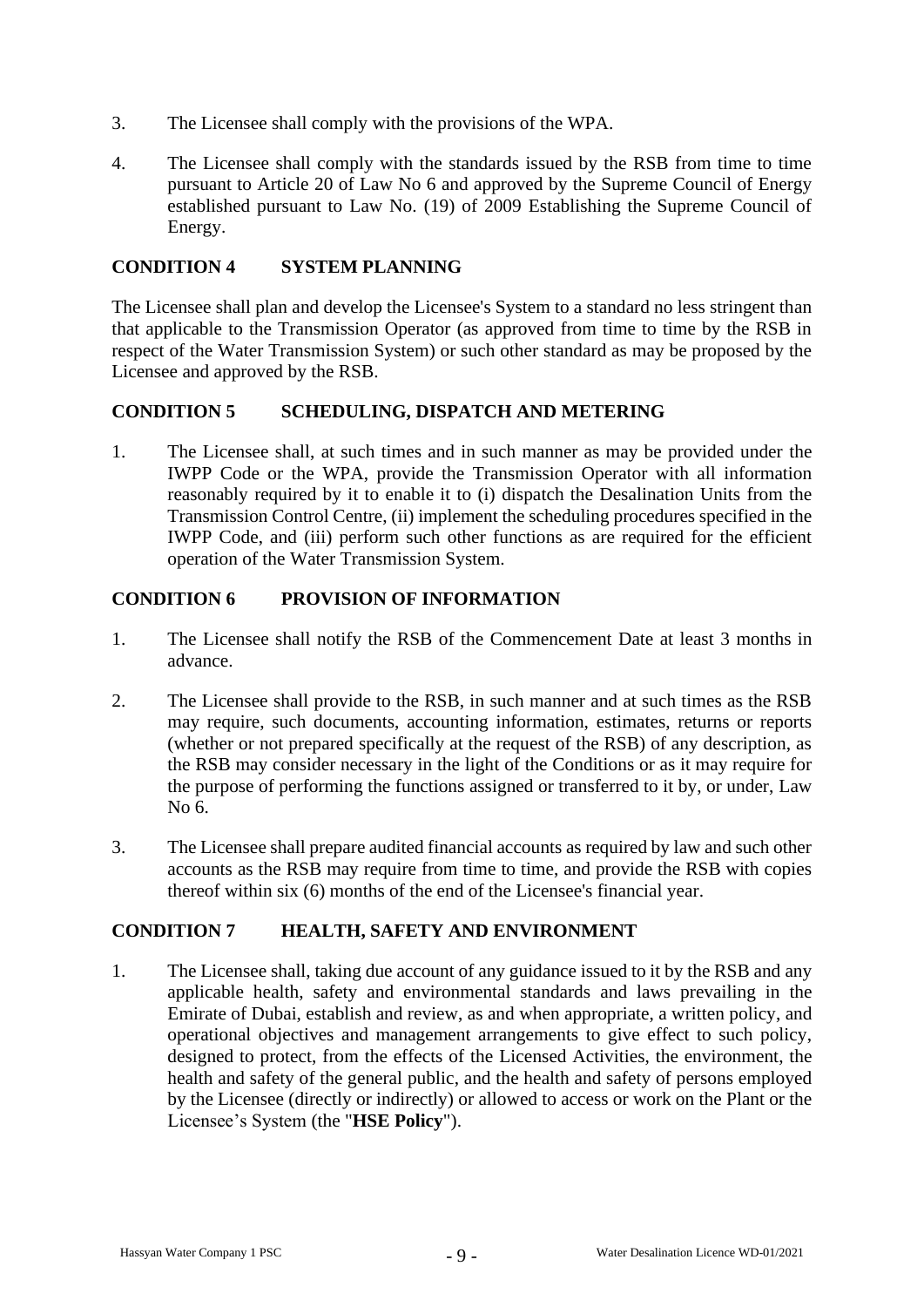- 2. At least 3 months prior to the Commencement Date, the Licensee shall send to the RSB a copy of the HSE Policy and any revision thereof (together with a general description of the applicable operational objectives and management arrangements).
- 3. The Licensee shall perform the Licensed Activities in a manner consistent with the HSE Policy (and the applicable operational objectives) and shall use its reasonable endeavours to give effect to the management arrangements as described to the RSB.

### **CONDITION 8 FEES**

In respect of the year beginning on **12th December 2021** and in each subsequent year, the Licensee shall, within thirty (30) days of the RSB giving notice to the Licensee of its fees, pay to the RSB the applicable fee as determined in accordance with the "*RSB Fees Schedule*" (prepared and issued by the RSB in accordance with Article 33 of Law No 6, identifying the fee structure and charges for all holders of RSB Licences, as from time to time revised and amended).

### **CONDITION 9 THIRD PARTY LIABILITY INSURANCE**

- 1. The Licensee shall maintain insurance against third party liabilities, in respect of its Licensed Activities, on terms approved by the RSB (including with respect to the type, cover, level and identity of the insurer(s)). The RSB may, at any time, give notice to the Licensee requiring it to modify the terms of such insurance and the Licensee shall, by no later than sixty (60) days (or such longer period as the RSB may approve) from the date of the notice, procure that such modification is made. Notwithstanding the foregoing, the Licensee shall not be required to maintain such insurance to the extent that the Licensee can demonstrate, to the reasonable satisfaction of the RSB, that it has the financial capacity to meet any liability to a third party in respect of which the Licensee does not otherwise have insurance.
- 2. The Licensee shall, except as the RSB may otherwise consent, procure that every insurance policy maintained pursuant to this Condition 9 shall bear an endorsement to the effect that thirty (30) days' notice shall be given to the RSB by the insurer or insurance broker of any lapse or cancellation of, or material change to, the policy.

## **CONDITION 10 REVOCATION**

- 1. The RSB may revoke this Licence by not less than thirty (30) days' written notice to the Licensee (unless the relevant breach is cured before the expiry of such thirty (30) day period):
	- (a) if the Licensee agrees in writing that this Licence should be revoked;
	- (b) if the Licensee is in breach of any applicable law of Dubai or the United Arab Emirates, including Law No 6;
	- (c) if any amount payable under Condition 8 is not paid within thirty (30) days after it has become due, and remains unpaid for a period of thirty (30) days after the RSB has given the Licensee notice that the payment is overdue;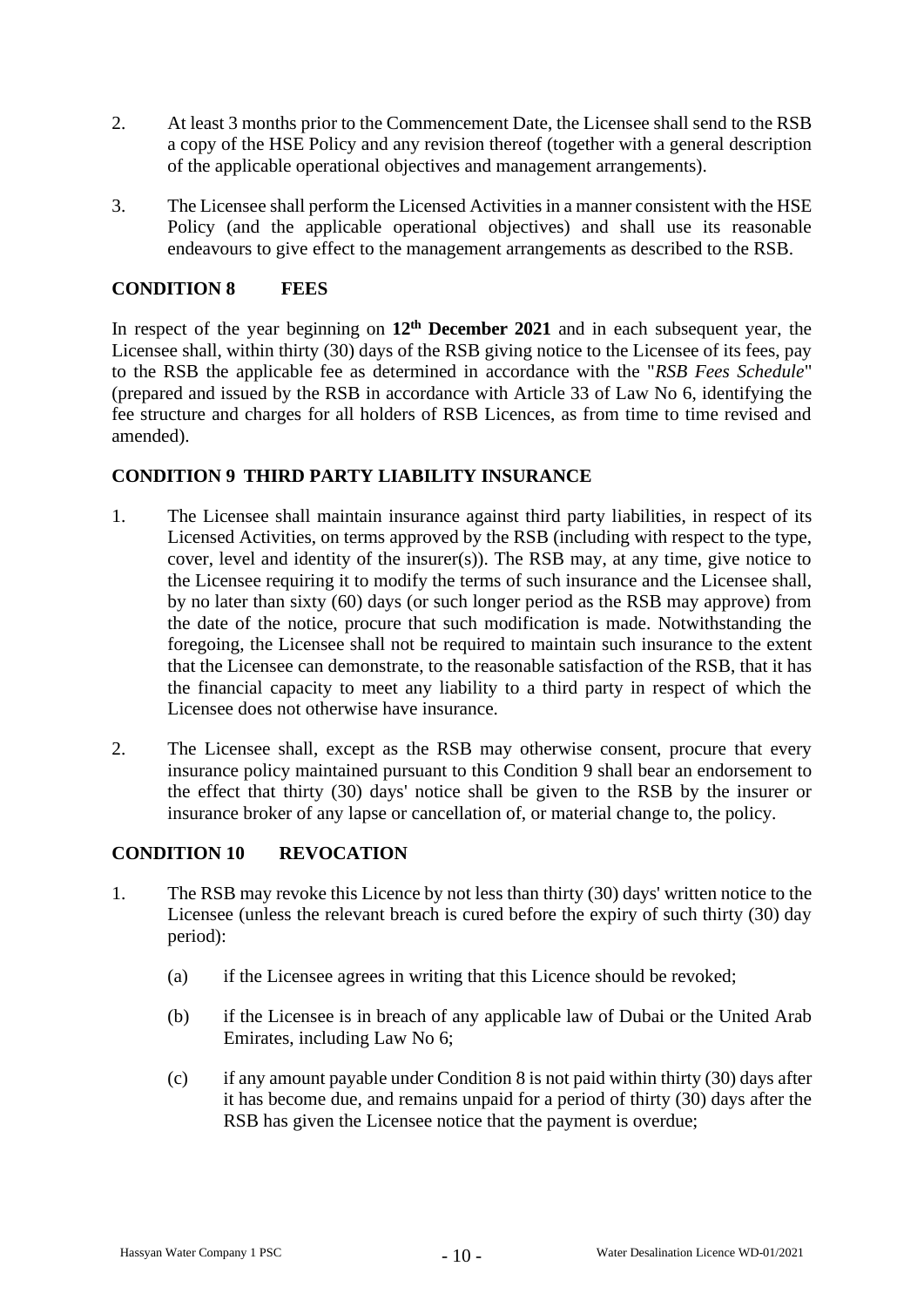- (d) if the Licensee fails to comply with any notice issued by the RSB pursuant to Article 26 of Law No 6 and such failure is not rectified to the satisfaction of the RSB within three (3) months of the date of issuance thereof:
- (e) if the Licensee persistently fails to comply with its obligations under the IWPP Code or the WPA and such failure has a material adverse effect on the efficiency of the Water Transmission System and/or dispatch by the Transmission Control Centre;
- (f) if the WPA is terminated for any reason attributable to the Licensee;
- (g) if the Licensee ceases to carry on the Licensed Activities for a period exceeding ninety (90) days, except where the RSB is satisfied that such cessation was caused by an event or circumstances beyond the reasonable control of the Licensee;
- (h) if:
	- (i) the Licensee suffers a loss of fifty percent (50%) of the share capital and a resolution is passed, by shareholders representing at least twenty-five percent (25%) of the share capital of the Licensee, in relation to the bankruptcy, insolvency, winding-up, liquidation of, or similar proceeding against or relating to the Licensee; and/or
	- (ii) a trustee, liquidator, custodian or similar person is appointed in connection with any matter or proceeding referred to in (i) above, where the appointment is not set aside or stayed within sixty (60) days of such appointment; and/or
	- (iii) a court, which has jurisdiction, makes an order to wind up or otherwise confirm the bankruptcy or insolvency of the Licensee, where the order is not set aside or stayed within sixty (60) days;
- (i) if the Developer Shareholder transfers its shares in the Licensee without the RSB's consent;
- (j) if, without the RSB's consent, there is a direct or indirect change in Control of any Developer Shareholder or any person to whom the Licensee subcontracts all or part of the Licensed Activities in accordance with Paragraph 4 of Section 2 and Condition 12;
- (k) if the Licensee is convicted of having committed an offence under Article 37 of Law No 6 in making its application for this Licence;
- (l) on expiry of the duration of the existence of the Licensee as specified in its memorandum and articles of association; or
- (m) on the dissolution of the Licensee by operation of law on its merger with another entity, unless the RSB consents (pursuant to Condition 11) to the transfer of the Licence to the entity with which the Licensee has merged.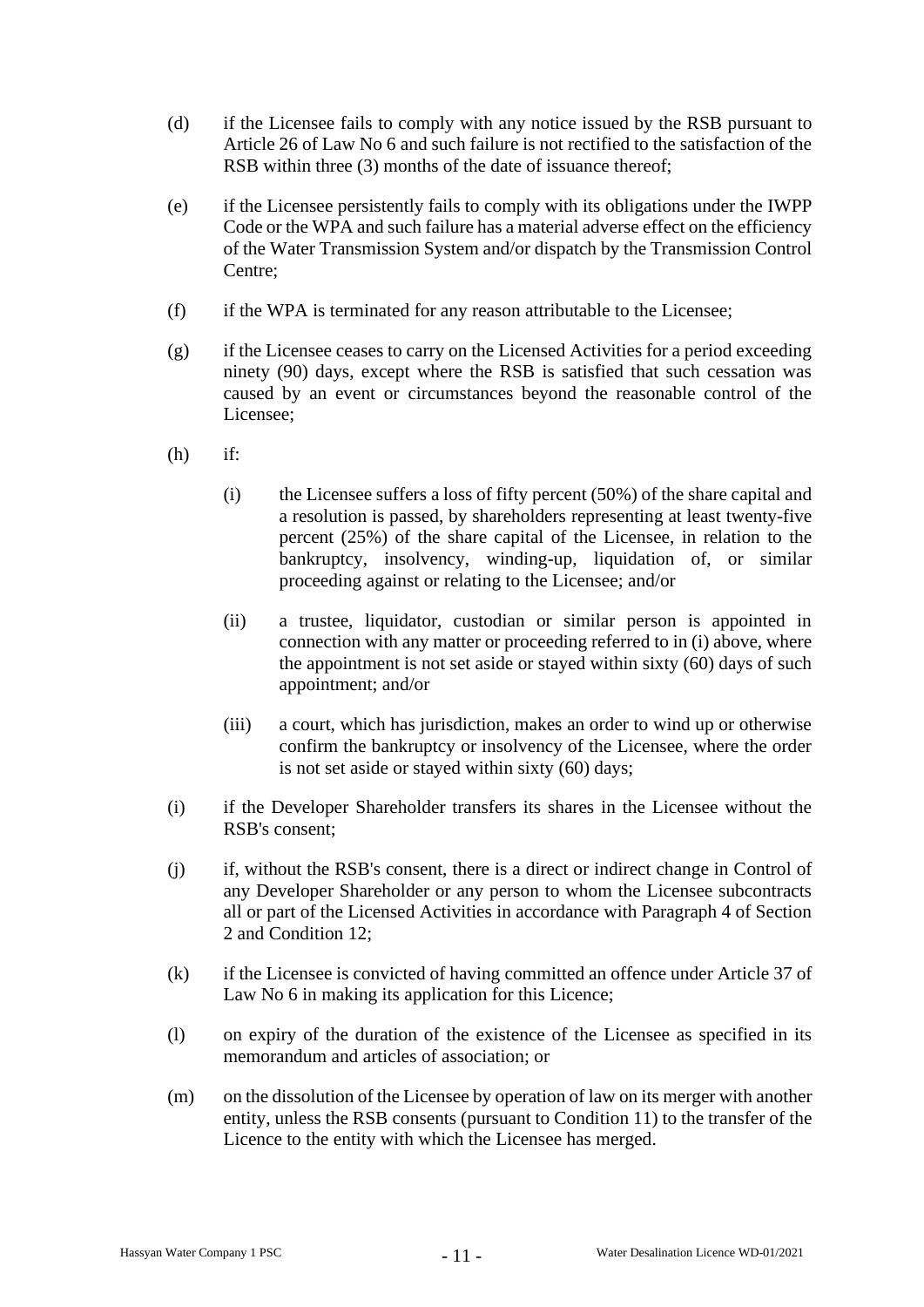## **CONDITION 11 TRANSFER OF LICENCE**

- 1. The Licensee shall not (nor shall any person (individual or corporate) acting on behalf of the Licensee pursuant to a power of attorney, security assignment or other security document) transfer the Licence without the written consent of the RSB. Any purported transfer in breach of this Condition shall be null and void.
- 2. In deciding whether to give its consent under this Condition 11, the RSB shall apply the same criteria as it would apply if it were deciding whether to grant a Licence to the transferee and the RSB may require the transferee to provide the same information as it would require if the transferee were applying for a Licence.
- 3. The RSB may make any consent given under this Condition 11 subject to compliance with such (i) modifications or other conditions as the RSB considers necessary or expedient for the purpose of protecting the interests of consumers, and (ii) incidental or consequential modifications or conditions as it considers necessary or expedient.

## **CONDITION 12 SUBCONTRACTING LICENSED ACTIVITIES**

To the extent that the Licensee is permitted to subcontract all or part of the Licensed Activities to a third party in accordance with Paragraph 4 of Section 2, the Licensee shall obtain the prior approval of the RSB to any change in the identity, or removal, of such third party and any material change in that subcontractor's scope of work.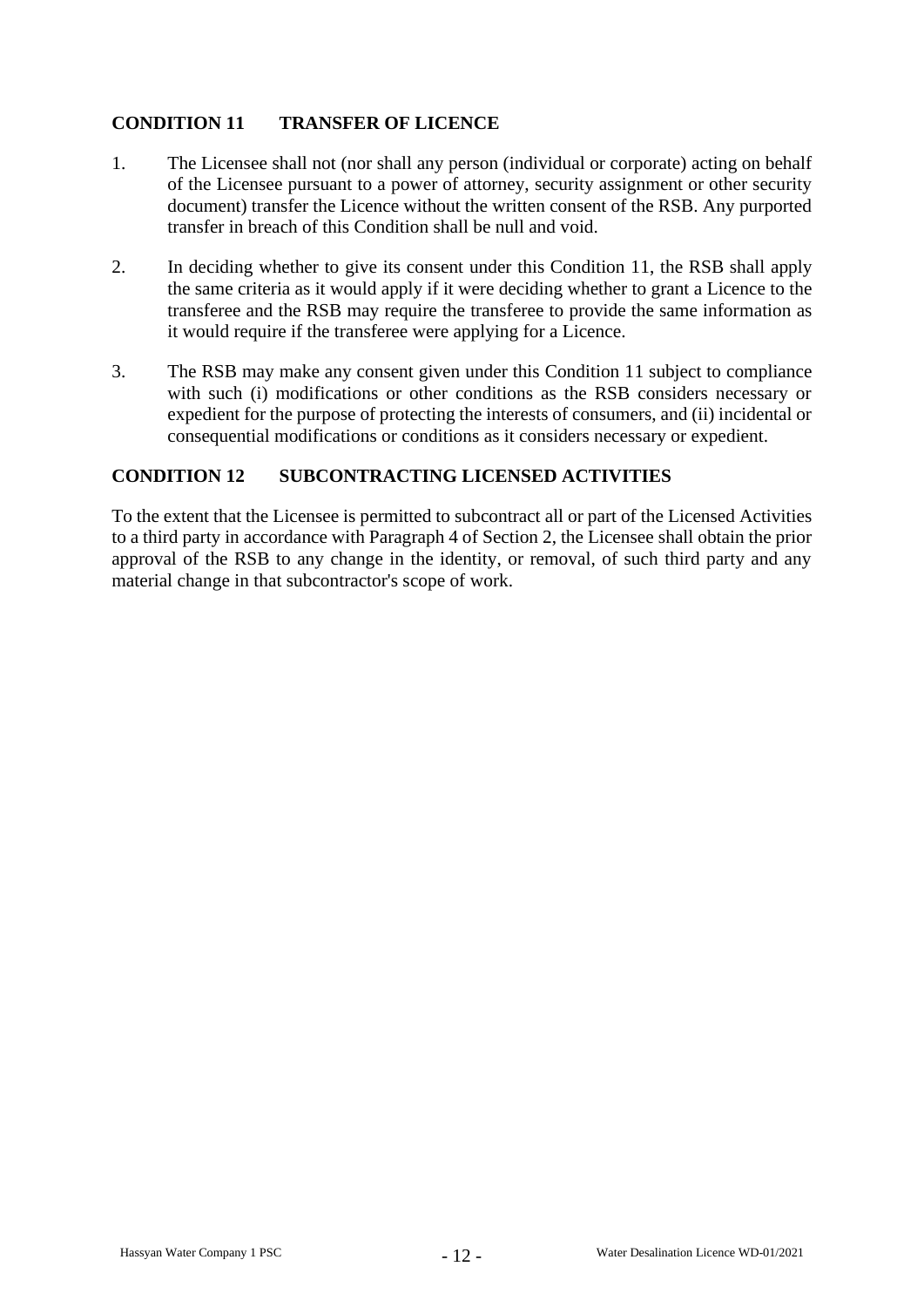## **SCHEDULE 2 - PLANT DESCRIPTION**

| Location                                            | $Hassayn - see attached plan$                                                                                                                                                                                              |  |  |
|-----------------------------------------------------|----------------------------------------------------------------------------------------------------------------------------------------------------------------------------------------------------------------------------|--|--|
| Capacity                                            | $120MIGD$ – consisting of:<br>Block A: 60MIGD<br>Block B: 60MIGD                                                                                                                                                           |  |  |
| Technology                                          | Sea Water Resverse Osmosis                                                                                                                                                                                                 |  |  |
| Sub-contractor                                      | Utico FZC and GU Water Company LLC                                                                                                                                                                                         |  |  |
| <b>Planned Commercial</b><br><b>Operation Dates</b> | Early Water Capacity Date: 15 September 2023<br>Contracted Early Water Capacity: 272,765m <sup>3</sup> /day<br>Contracted Water Capacity Date: 17 March 2024<br>Contracted Water Capacity: $545,531 \text{m}^3/\text{day}$ |  |  |
|                                                     |                                                                                                                                                                                                                            |  |  |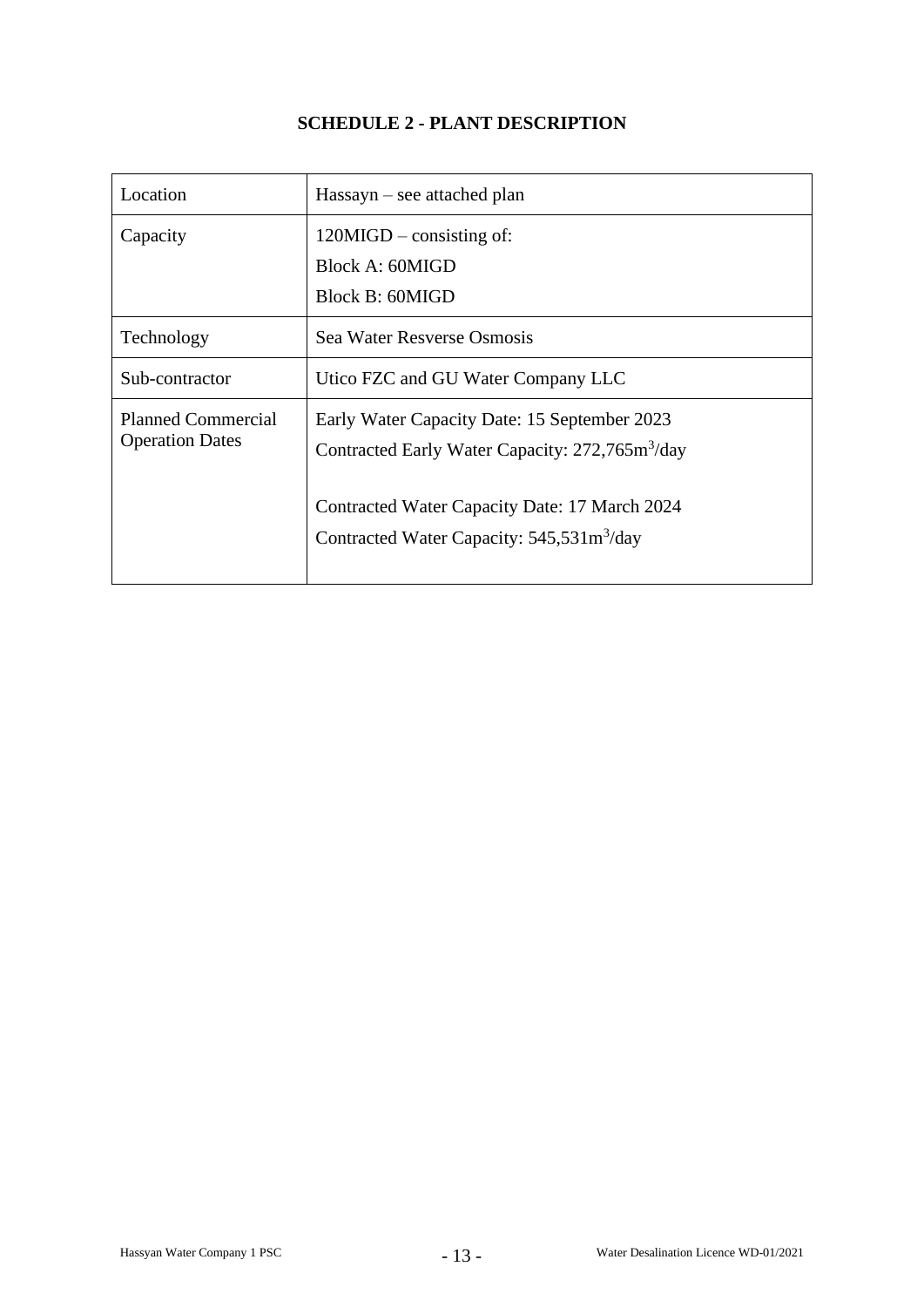## Location and Layout